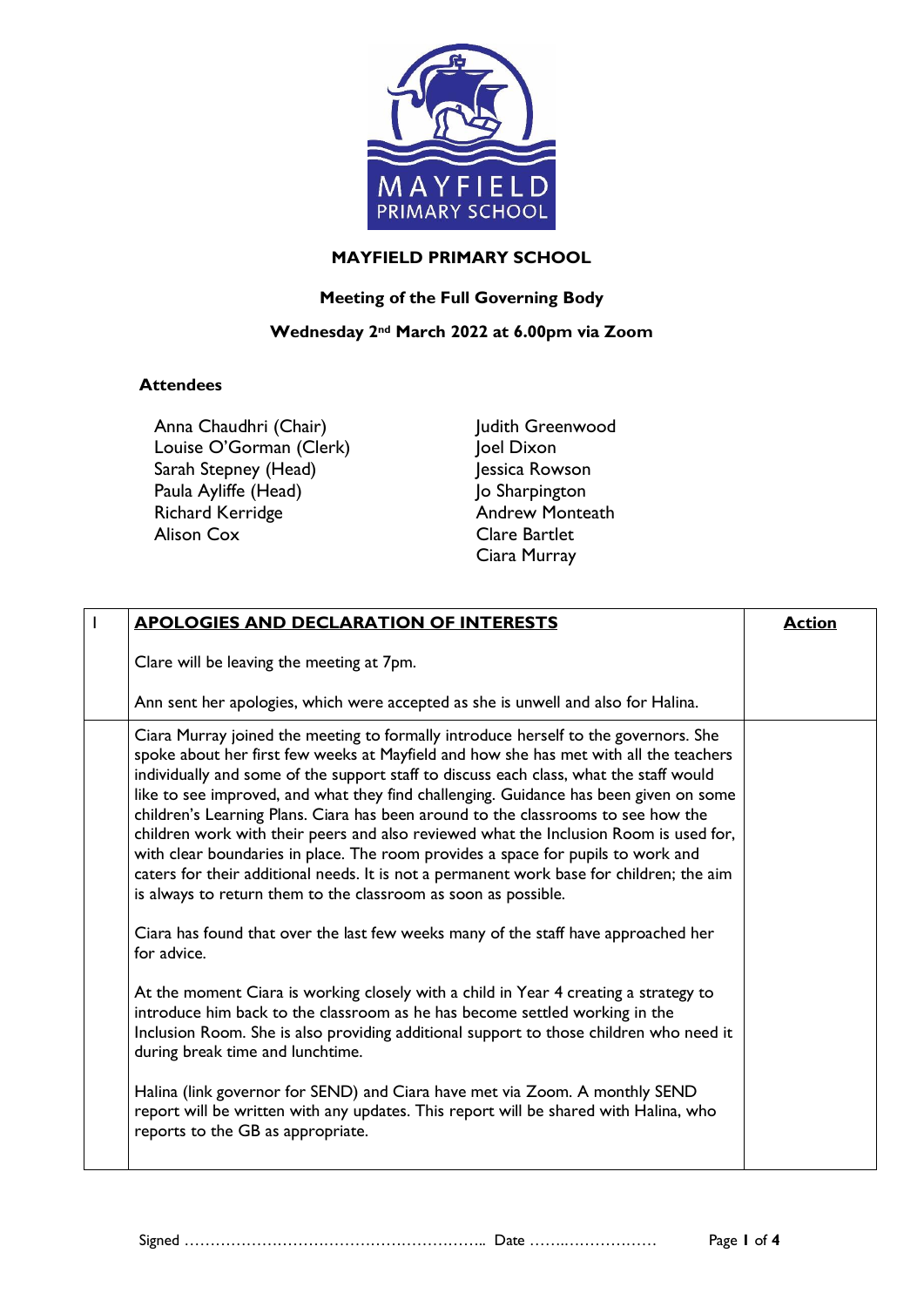| In the past there have been caps put on classes due to the number of SEND children.                                                                                                                                                                                                                                                                                                                                                                                                                                                                                                    |              |
|----------------------------------------------------------------------------------------------------------------------------------------------------------------------------------------------------------------------------------------------------------------------------------------------------------------------------------------------------------------------------------------------------------------------------------------------------------------------------------------------------------------------------------------------------------------------------------------|--------------|
| There are currently no caps on class numbers, and staff seem to be managing.                                                                                                                                                                                                                                                                                                                                                                                                                                                                                                           |              |
| Mayfield also has the Deaf Support Centre. This does not come under the control of<br>Ciara and is run by Rachel Fazackerley. The two have been working closely together.                                                                                                                                                                                                                                                                                                                                                                                                              |              |
| (6.20 Ciara left the meeting.)                                                                                                                                                                                                                                                                                                                                                                                                                                                                                                                                                         |              |
| <b>MINUTES OF THE LAST MEETING AND MATTERS ARISING</b>                                                                                                                                                                                                                                                                                                                                                                                                                                                                                                                                 |              |
| The minutes of the last meeting (11.1.22) were circulated with the agenda and were<br>agreed with all actions completed.                                                                                                                                                                                                                                                                                                                                                                                                                                                               |              |
| Louise and Anna decided at a meeting that we need to consider recommendation as a<br>good preliminary to application to becoming a parent governor. This should help avoid<br>the situation we have encountered more than once recently where the whole process<br>of induction has been completed but the new governor has served very little time and<br>then resigned. Notices have been sent out to staff who may have parents ideal for the<br>position and a notice was also included in the Parent Newsletter.                                                                  | Anna, Louise |
| Anna will sign a copy of the minutes the next time she is in school.                                                                                                                                                                                                                                                                                                                                                                                                                                                                                                                   |              |
| <b>GOVERNOR ISSUES</b>                                                                                                                                                                                                                                                                                                                                                                                                                                                                                                                                                                 |              |
| <b>Link Governor Follow Up</b><br>Jo has been in school to visit Freya Redman who is SMSC (spiritual, moral, social,<br>cultural) Lead. A recommendation was made to update the coverage of this curriculum<br>area on the school website.                                                                                                                                                                                                                                                                                                                                             |              |
| Sarah and Paula have made books on the topics they cover in assembly which would<br>be related to SMSC and are available to staff.                                                                                                                                                                                                                                                                                                                                                                                                                                                     |              |
| Jessica has also met with Paula regarding science. After consultation, the staff have<br>decided that they prefer to continue preparing lessons from their own schemes of<br>work, rather than having a package bought in.                                                                                                                                                                                                                                                                                                                                                             |              |
| Anna has visits planned very shortly and she encouraged other governors to make<br>contact with their subject leaders.                                                                                                                                                                                                                                                                                                                                                                                                                                                                 | Louise       |
| This item will be kept on the agenda as a standing item.                                                                                                                                                                                                                                                                                                                                                                                                                                                                                                                               |              |
| <b>Governor Briefing</b><br>Jo attended the last governor briefing, and circulated the notes from the presentation.<br>The notes covered all items included in the briefing. Thanks to Jo for sharing this.                                                                                                                                                                                                                                                                                                                                                                            |              |
| <b>SAFEGUARDING UPDATE</b>                                                                                                                                                                                                                                                                                                                                                                                                                                                                                                                                                             |              |
| Alison reported that a new gate and fence around the conservation area was fitted at<br>half term.                                                                                                                                                                                                                                                                                                                                                                                                                                                                                     |              |
| At a recent CB4 Heads meeting, many were expressing concern about Cambs Social<br>Care and the lack of response they were getting from the concerns they had raised.<br>There is currently a shortage of social workers in the area, and the department is<br>underfunded. They have raised this matter with the head of safeguarding, who has<br>responded. The Heads are concerned that if the matters they raise are not dealt with,<br>the school will be held responsible. Anna will join the other CB4 Chairs in writing to<br>George Hayes to support the Heads in this matter. | Anna         |
|                                                                                                                                                                                                                                                                                                                                                                                                                                                                                                                                                                                        |              |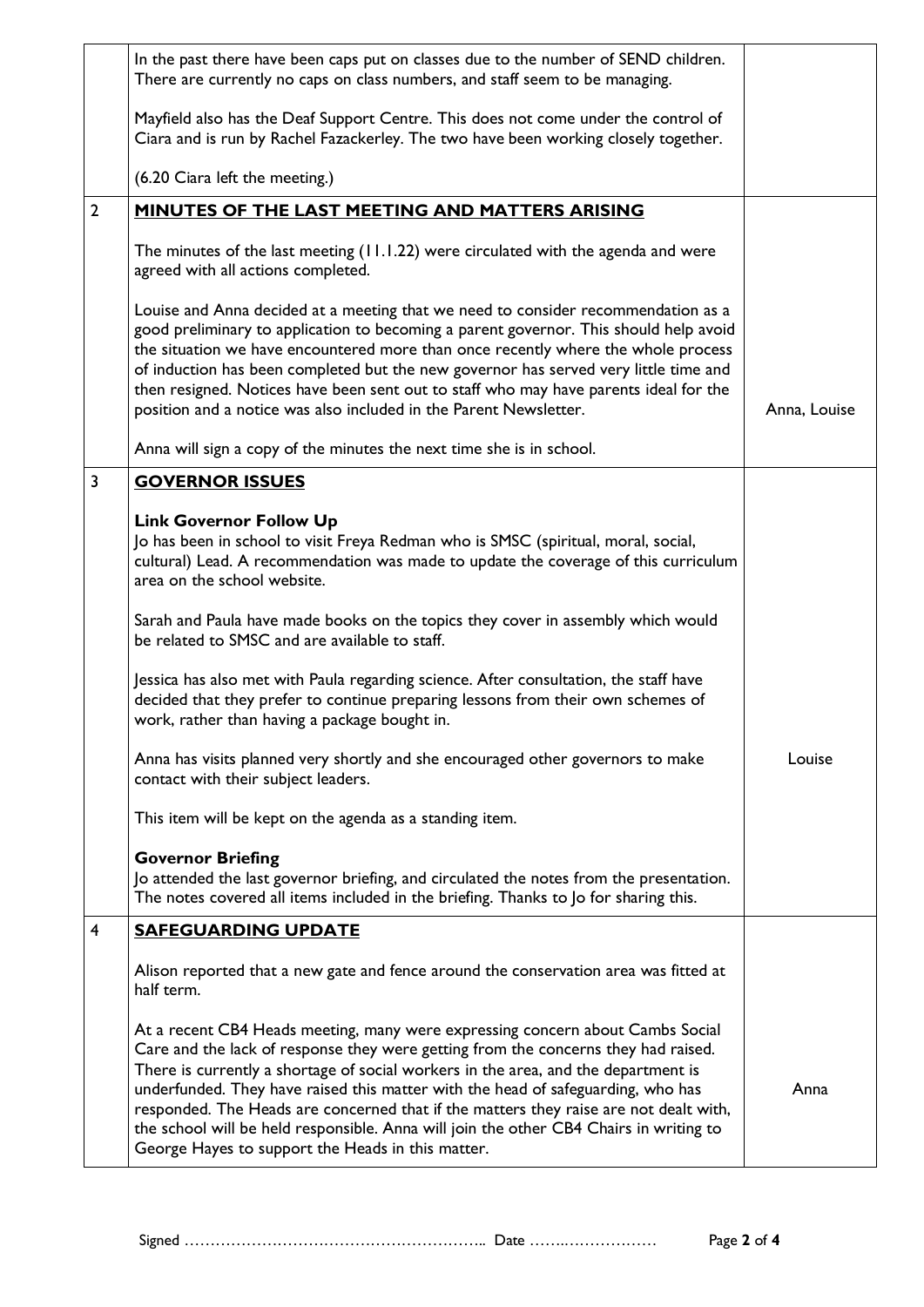| 5 | <b>REPORTS FROM THE COMMITTEES</b>                                                                                                                                                                                                                                                                                                                                                                                                                                                                                                                                                               |        |
|---|--------------------------------------------------------------------------------------------------------------------------------------------------------------------------------------------------------------------------------------------------------------------------------------------------------------------------------------------------------------------------------------------------------------------------------------------------------------------------------------------------------------------------------------------------------------------------------------------------|--------|
|   | <b>Resources</b><br>The School's Financial Value Statement was checked through at the last meeting of the<br>resources Committee and was recommended to the GB for acceptance. Judith and<br>Anna will sign the document.<br>When the committee met, the budget stood at a point where we could break even at<br>the end of the financial year. However, the support staff pay rise has been agreed after<br>being debated by the unions for some time. This will go through next month with back<br>pay, and will mean that the budget may be in arrears at the end of the current tax<br>year. | Anna   |
|   | <b>Personnel</b><br>Two policies were brought to this meeting after being approved at the Personnel<br>Committee meeting with no changes. The GB were happy with the approval of the<br>Grievance policy and Disciplinary Rules and Procedures.                                                                                                                                                                                                                                                                                                                                                  | Andrew |
|   | The Committee suggested having a Link Governor for the PTA. This idea was<br>approved and Andrew nominated himself for the role. He has already been in contact<br>with Henny, co chair of the PTA to discuss fundraising. Thanks to Andrew for<br>stepping forward.                                                                                                                                                                                                                                                                                                                             |        |
| 6 | <b>HEADTEACHER REPORT</b>                                                                                                                                                                                                                                                                                                                                                                                                                                                                                                                                                                        |        |
|   | The Headteachers' report was distributed to the GB before the meeting.                                                                                                                                                                                                                                                                                                                                                                                                                                                                                                                           |        |
|   | The final report from County regarding Covid has been issued. All Covid<br>restrictions have now been dropped. The staff are deciding themselves if they<br>wish to wear masks around the school and normal measures will be gradually<br>re-introduced to school life.                                                                                                                                                                                                                                                                                                                          |        |
|   | Staff will continue to test twice a week until April, and the school is able to<br>$\bullet$<br>advise children to have a test if they are displaying symptoms.                                                                                                                                                                                                                                                                                                                                                                                                                                  |        |
|   | The same five day rule is in affect for those who test positive, where staff or<br>pupils can return to school once two negative result have been received from<br>day 5.                                                                                                                                                                                                                                                                                                                                                                                                                        |        |
|   | Two potential applicants have visited the school regarding the 60% maternity<br>teaching post which is advertised.                                                                                                                                                                                                                                                                                                                                                                                                                                                                               |        |
|   | Pupil numbers are starting to rise throughout the school; they are now at the<br>highest they have been since 2018.                                                                                                                                                                                                                                                                                                                                                                                                                                                                              |        |
|   | The school does not have access to Year 7 offers yet. These will be issued to<br>the school when parents have received letters. Email offers were sent out on<br>the 1 <sup>st</sup> March.                                                                                                                                                                                                                                                                                                                                                                                                      |        |
|   | We are not over the threshold of EHCP pupils in school to get further<br>funding.                                                                                                                                                                                                                                                                                                                                                                                                                                                                                                                |        |
|   | The external suspensions listed in the report were from two children. The<br>governors raised concerns for physical assaults on staff. Measures are in place<br>for when a physical intervention is needed, and all incidents are logged and<br>reported. The TAs are to be commended for their professionalism in dealing<br>with these incidents.                                                                                                                                                                                                                                              |        |